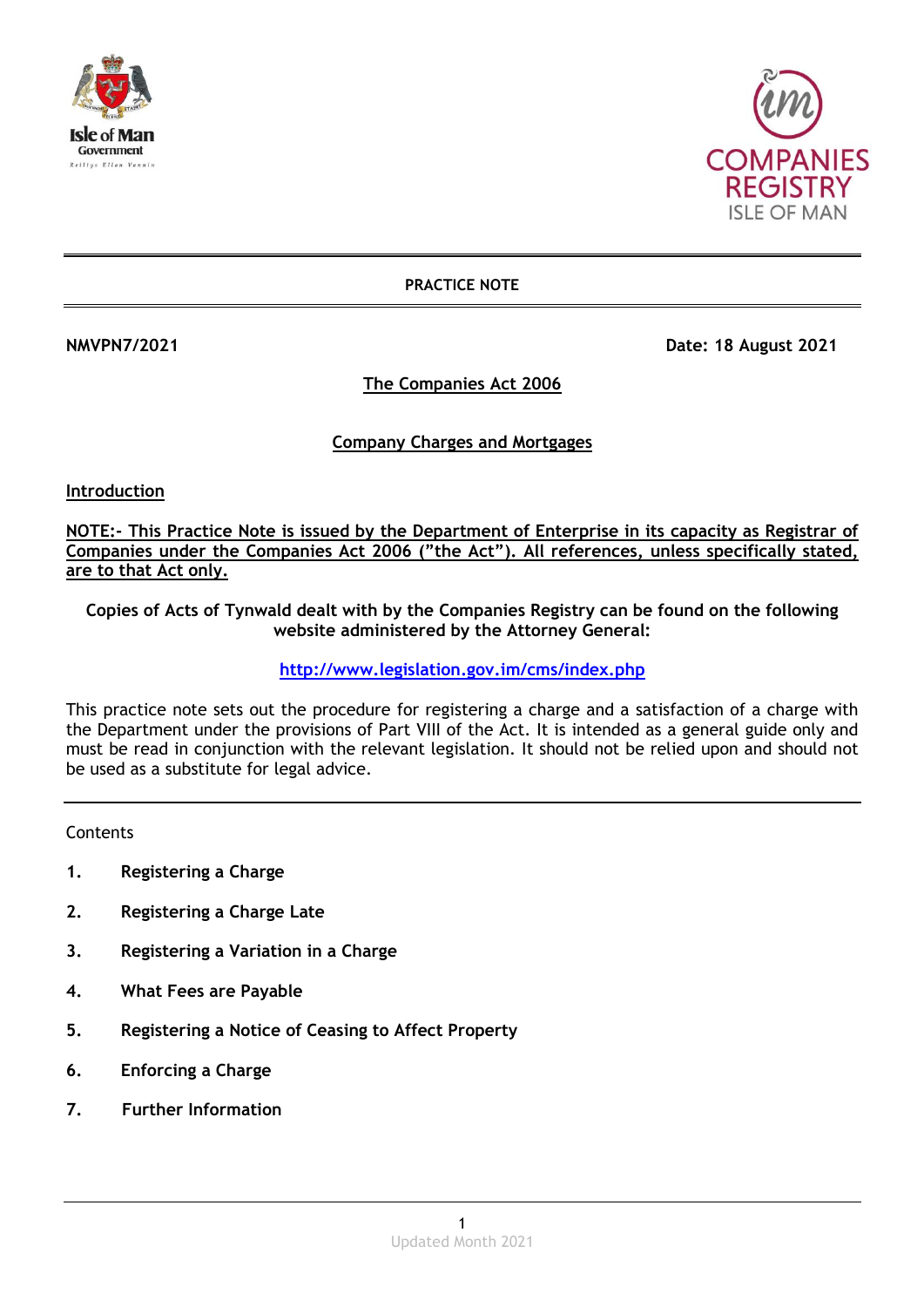# **1. Registering a Charge**

# **1.1 Which charges must be registered?**

Section 136 (1) of the Act has the following definitions:

"charge" means any form of security interest, whether fixed or floating,, over property, wherever situated, other than an interest arising by operation of law;

"company property" means property of any nature which is beneficially owned by the company and includes future property.

# **1.2 When should a charge be registered?**

Failure to register a charge will result in the charge being void against the liquidator and any creditor of the company. A charge should be registered within 1 month of its creation, but even if it is not registered within that 1 month, it may be registered at any time thereafter, **but prior to the company going into liquidation**. You can also register a variation in the particulars of a registered charge, and there is no time limit set for doing this. When a charge ceases to affect any company property, you may file a notice to show this. Again, there is no time limit set for this.

## **1.3 Which form should I use?**

| rms: |                                                                   |                       |
|------|-------------------------------------------------------------------|-----------------------|
|      | <b>Purpose</b>                                                    | Form<br><b>Number</b> |
|      | Particulars of a charge (including a charge on property acquired) | <b>IM16</b>           |
|      |                                                                   |                       |

Particulars of a charge filed late (-do.-)  $\vert$  IM18

Particulars of variation in a registered charge (-do.-) The Manuson Charles Control in the UM17

Notice of ceasing to affect property **IM19** IM19

The form varies depending on the circumstances. The following is a guide to the available for

The completion of these forms is described in further detail later on in this practice note.

**Copies of all these forms are available on the Departments website:**  [www.gov.im/categories/business-and-industries/companies-registry](http://www.gov.im/categories/business-and-industries/companies-registry) **.**

#### **1.4 How do I get it right first time?**

- The registration of a charge on Form IM16 can be made by either of the following parties: (a) the chargee, or a person authorised to act on its behalf; or (b) the company, or a person authorised to act on its behalf.
- There is no requirement to submit as part of the registration process, the document creating the charge. As the Department will have no independent evidence that the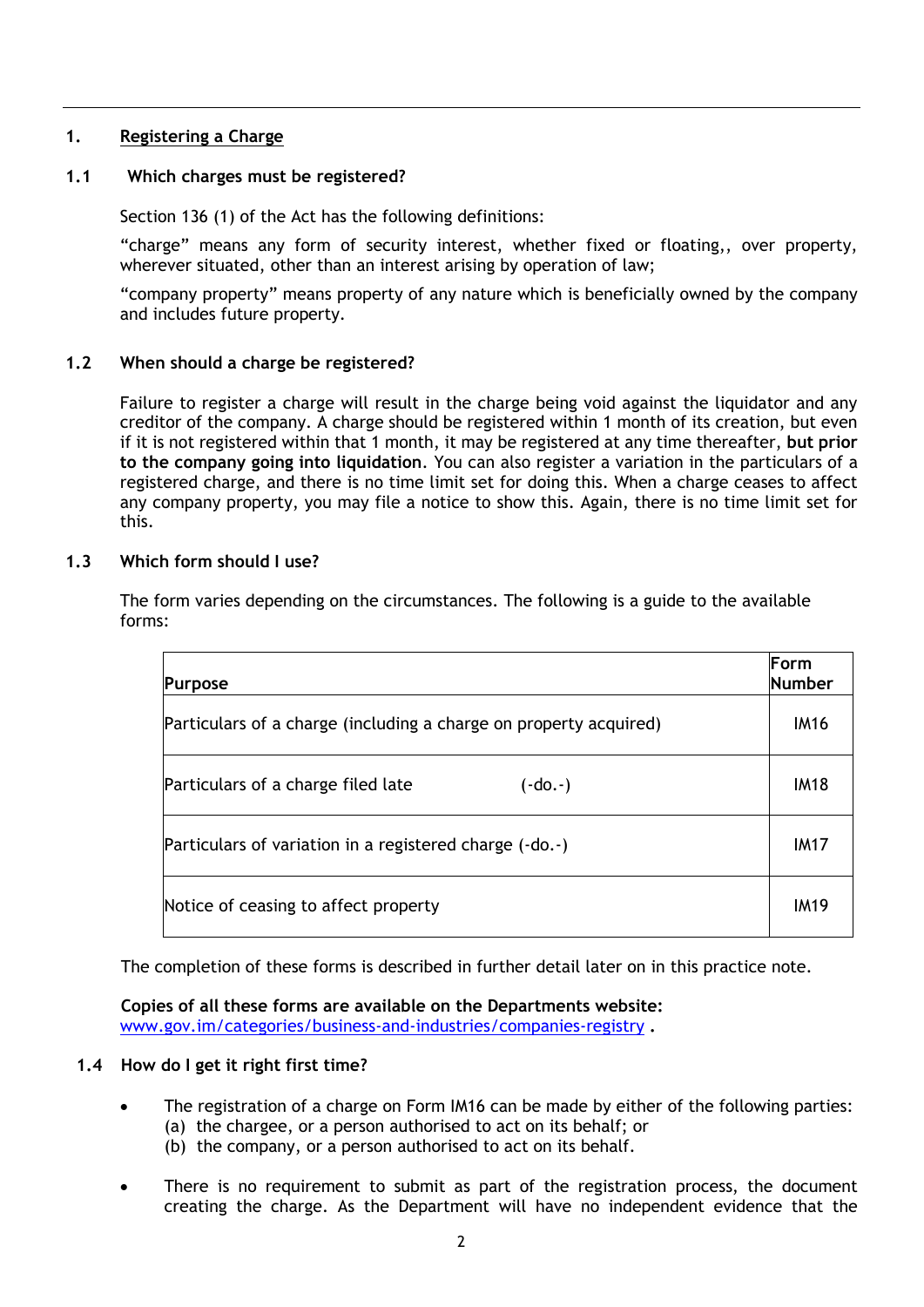particulars stated on the form are correct and/or complete, **it is the total responsibility of the person completing the form to ensure that the particulars given are accurate and complete.**

## **Some details to watch:-**

- Make sure the company name and number are correct. Remember that if the company changes its name, the new name is only legally changed on the day the change of name certificate is issued by the Department.
- Please ensure that you use the correct form; in particular, if the company was a 1931 Act company which has re-registered under the Act or is in the process of re-registering, any charge registration must be under the 2006 Act regardless of the date of creation of the charge.
- Make sure the creation date and description of the charge you put on the form agree with the date and description of the document creating the charge.
- Make sure the amount secured you specify accurately reflects what is stated in the charge document. If the charge document does not quote a specific amount of loan, please reflect the description stated (eg: All Monies or All Liabilities).
- Make sure the description you give of the property charged accurately reflects what is stated in the charge document and that all the relevant property is included. If you are registering a charge created by a protected Cell Company, please ensure that you specify the relevant Cell.
- Make sure the name of the chargee you put on the form matches the name on the charge document. ('Chargee' means the person who benefits from the property if the debt is not repaid).
- If the date of creation is different from the date of execution, the relevant date to put on the form is the date of creation.
- Ensure that you sign and date the form, and that you are entitled to sign it.
- Complete the form legibly using black ink or, preferably, type the form. The Department may refuse documents that are illegible, or not suitable for scanning and reproduction.

**This is an area where mistakes can have unforeseen and potentially costly consequences. Charges can be registered for a prolonged period so errors or omissions may not come to light for a number of years. If you are uncertain about any requirement under the Act you must seek appropriate legal advice.** 

**PLEASE NOTE: There is no provision in the Act to correct omissions or mis-statements on the Form once registered. If the registration form is incorrect or incomplete, you will need to seek legal advice to determine the legal position of all parties.**

# **1.5 What happens when the application for registration reaches the Department?**

We will check the form to ensure that all relevant parts have been completed. **We will not check for accuracy or completeness of the particulars given.** If the form is acceptable, we register the details and produce a certificate of registration. We will send the certificate to the presenter, and scan and record the form and copy certificate for the public record.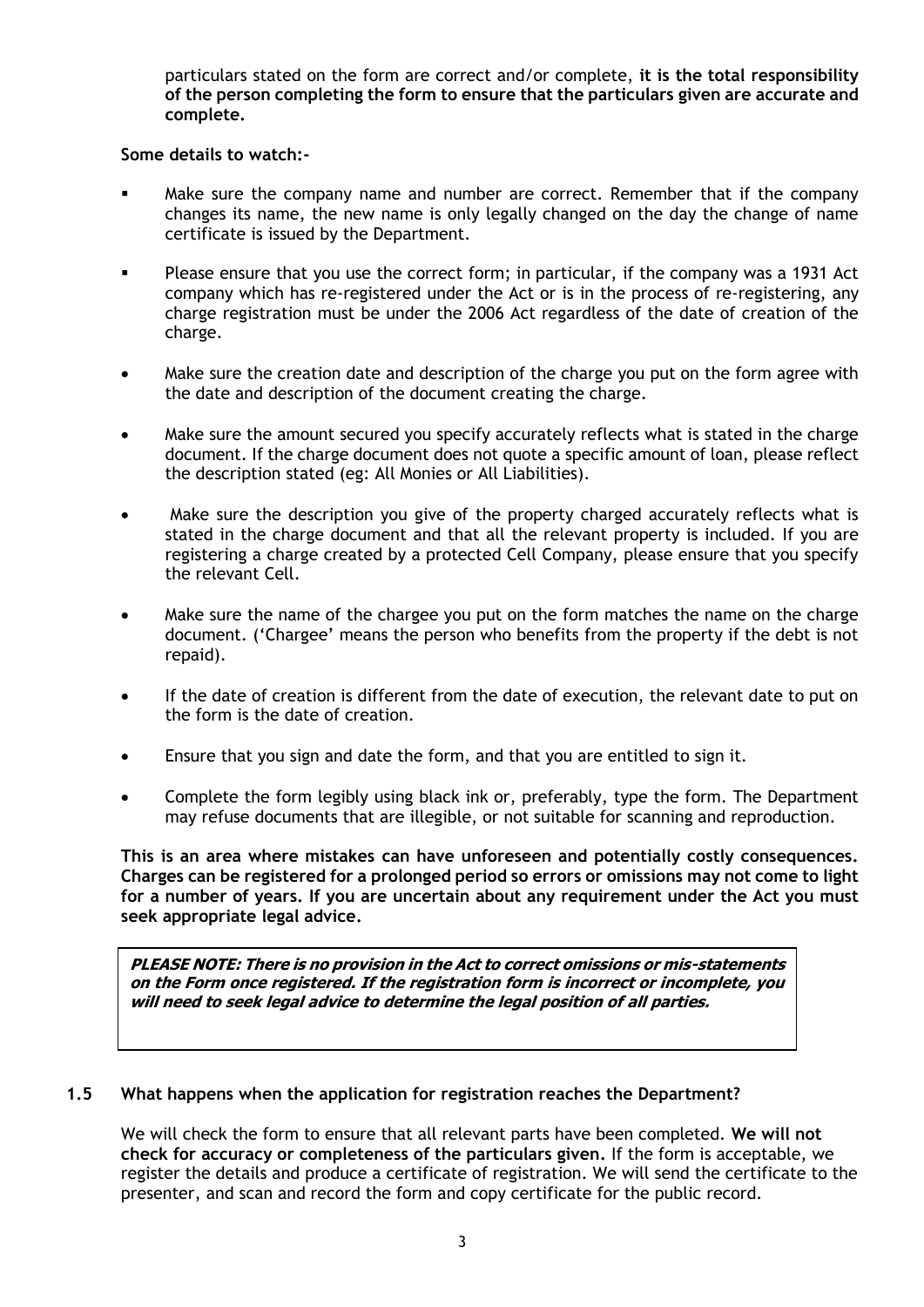# **1.6 What must I do if a company acquires property that is already subject to a charge?**

If the charge would have been registerable if the company had passed the charge itself, then you should notify us of the fact that the company has acquired the charged property. To do this the chargee or the company may complete and send Form IM16 to the Department within 1 month of acquiring the property. The guidance is paragraph 1.4 apply in this situation also.

## **2. Registering a Charge Late**

## **2.1 What is the effect if the charge is not registered within the one month filing period?**

If a charge is not registered within the one month filing period, it can be registered at any time thereafter (without recourse to the Court) under the provisions of section 140 of the Act using Form IM18, but this must be done before the company is put into liquidation. The same principles as outlined in paragraph 1.5 apply to this type of registration also. If a charge is not registered at all, then it is void (cannot be relied upon) against a liquidator or any creditor of the company. This means that the debt for which the charge was given will remain payable, but it will be unsecured.

Please remember that the date of registration of a charge affects its enforceability and prioritisation.

## **3. Registering a Variation in a Charge**

## **3.1 Should I do anything if any of the registered details change?**

The chargee or the company may send details of a variation in the terms of a charge to the Department on a Form IM17. You do not have to do this, and if you do, there is no time limit within which it must be done. As with registering the charge itself, it is the total responsibility of the person completing the Form IM17 to ensure that the particulars given are accurate and complete, as we will take the contents of the form at face value and undertake no further checks.

We will send the certificate of registration to the presenter, and scan and record the form and copy certificate.

#### **PLEASE NOTE**

**This facility can only be used for changes to an EXISTING REGISTERED CHARGE. If a variation mean that a new charge has been created, i.e further moneys or property have been secured, this would require a new Particulars of Charge form to be filed. If you are in any doubt about this, please take appropriate legal advice as soon as possible because of any legal implications involved in not registering the charge within 1 month of its creation.**

#### **4. What Fees are Payable**

Registration of a charge under section 138 (IM16) or section 140 of the Act (IM18) - **£25.00**

#### **5. Registering a Notice of Ceasing to Affect Property**

## **5.1 What should I do when the debt secured by the charge is paid off (or 'satisfied')?**

The chargee or the company may inform the Department if a charge has been fully or partly satisfied by completing a Form IM19. You are not required by law to notify us but it is in the company's own interests that potential investors and lenders know that all or part of the debt has been paid off and the company cannot be dissolved if the register shows outstanding charges. The Form must have attached to it proof that the debt secured by the charge has been paid off. This would normally take the form of written confirmation of the fact from the chargee, We will also accept a copy of any official document which shows the release or satisfaction of the charge.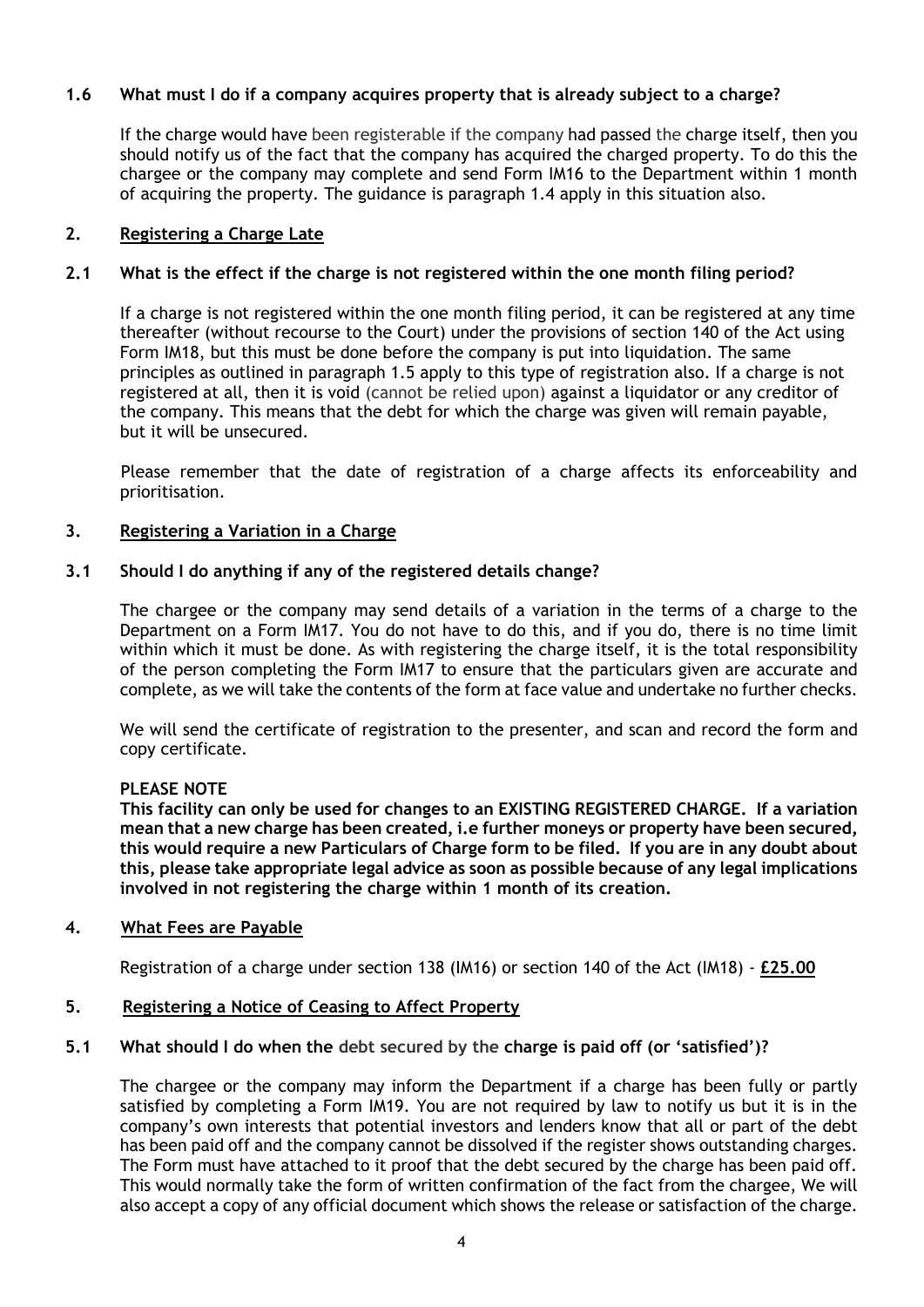Please note only one satisfaction can be registered per Form.

We will send the certificate of registration to the presenter, and scan and record the form and copy certificate.

## **5.2 What if property (being part of the property secured by a charge) ceases to be charged or to belong to the company?**

The chargee or the company should inform the Companies Registry that the property has been released from the charge. A Form IM19 should be completed, showing the extent of the release or satisfaction.

# **5.3 Is there a fee for registering the notice?**

A fee of **£10.00** is payable under section 141 of the Act for the registration of a Form IM19. There is no prescribed filing period. However, it is in the company's own interests to let potential investors and lenders know that all or part of the debt has been paid off as soon as possible.

## **5.4 How do I get it right first time?**

- Select the correct Form (see above) and send it to the Department.
- Fill in a separate Form for each charge being satisfied.
- The Form should be signed by either the chargee or the company, or by some person authorised to act on their behalf.
- Please ensure that you use the correct Form; in particular, if the company was a 1931 Act company which has re-registered under the Act or is in the process of re-registering, any changes to the charge must be under the 2006 Act regardless of the date of creation of the charge.
- Make sure the details on the Form are correct and match both the document creating the charge and the evidence of its satisfaction. If we find differences, we will return the documents to the registered office for clarification.
- Make sure the company name and number are correct. Remember that a company name is only changed on the day the change of name certificate is issued by the Department.
- The creation and registration date, the description of the document and the details of the charged property should reflect the details on the public record.
- The name of the chargee should match the instrument or provide evidence that the charge has been assigned.
- The Form should be accompanied by proof of discharge (see note 4.1).
- Sign and date the Form.
- Complete the Forms legibly using black ink or, preferably, type the form. The Department may refuse documents that are illegible, or not suitable for scanning and reproduction.

#### **6. Enforcement of Charges and Mortgages**